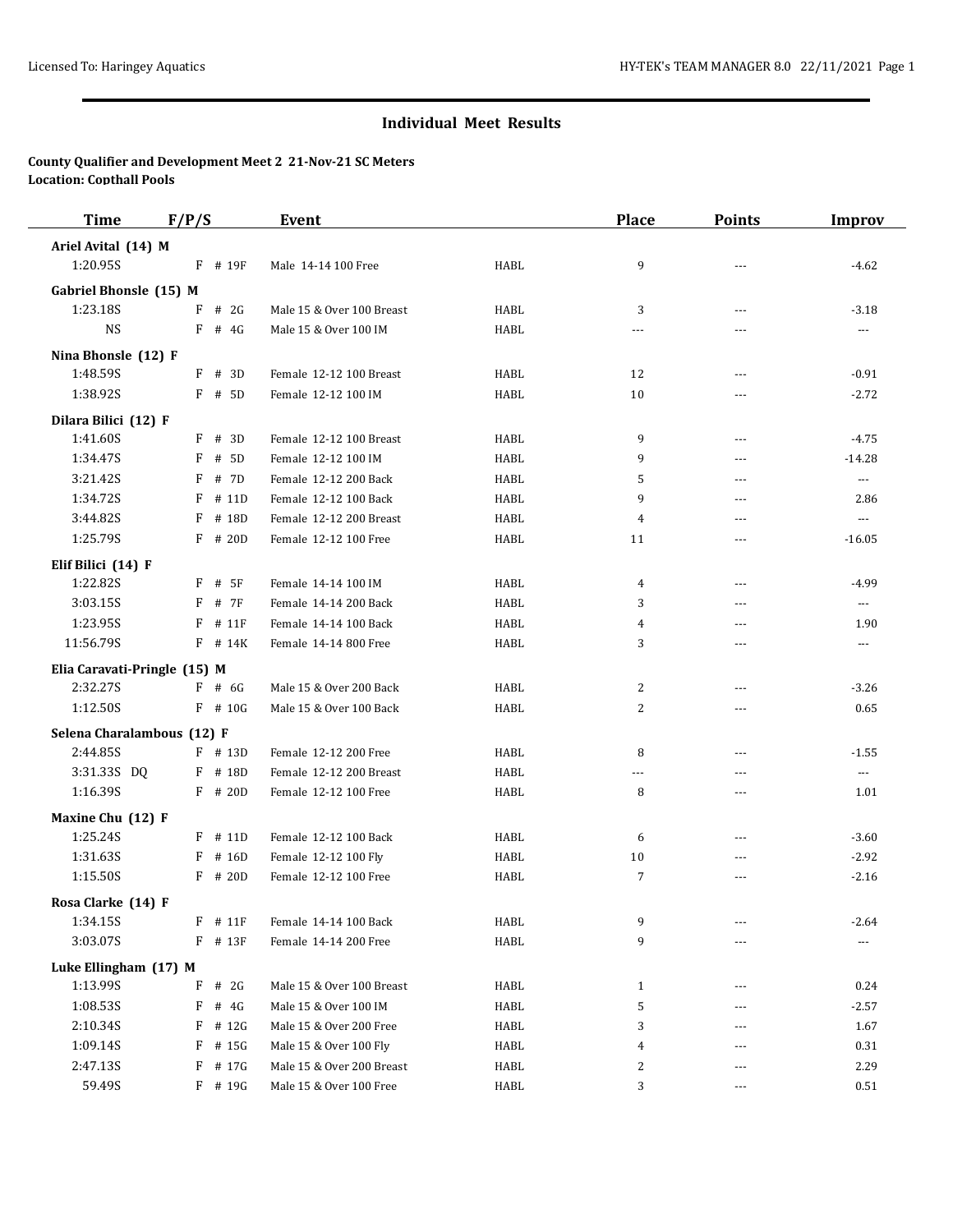### **Individual Meet Results**

#### **County Qualifier and Development Meet 2 21-Nov-21 SC Meters Location: Copthall Pools**

| <b>Time</b>                     | F/P/S        | <b>Event</b>            |             | <b>Place</b>   | <b>Points</b>  | <b>Improv</b>  |
|---------------------------------|--------------|-------------------------|-------------|----------------|----------------|----------------|
| Saoirse Ellis (11) F            |              |                         |             |                |                |                |
| 1:55.64S                        | # 3C<br>F    | Female 11-11 100 Breast | HABL        | 5              | $\overline{a}$ | $\overline{a}$ |
| 1:45.11S                        | # 5C<br>F    | Female 11-11 100 IM     | HABL        | $\overline{7}$ | $---$          | $---$          |
| 1:31.34S                        | F # 20C      | Female 11-11 100 Free   | <b>HABL</b> | 8              | $\overline{a}$ | $\overline{a}$ |
| Khai Fairbairn (12) F           |              |                         |             |                |                |                |
| 1:29.38S                        | # 5D<br>F    | Female 12-12 100 IM     | HABL        | 8              | $---$          | $---$          |
| 1:25.96S                        | F<br># 11D   | Female 12-12 100 Back   | <b>HABL</b> | 7              | ---            | $-11.81$       |
| 2:53.34S                        | F<br># 13D   | Female 12-12 200 Free   | <b>HABL</b> | 9              | $---$          | $\overline{a}$ |
| 1:30.21S                        | # 16D<br>F   | Female 12-12 100 Fly    | HABL        | 8              | $---$          | $-11.16$       |
| 1:17.46S                        | $F$ # 20D    | Female 12-12 100 Free   | HABL        | 10             | ---            | $\cdots$       |
| Adriana Fazzani (14) F          |              |                         |             |                |                |                |
| 1:24.08S                        | F<br># 11F   | Female 14-14 100 Back   | HABL        | 5              | ---            | $-1.64$        |
| 2:44.95S                        | F<br># 13F   | Female 14-14 200 Free   | HABL        | 6              | ---            | 3.06           |
| 1:31.13S                        | F<br># 16F   | Female 14-14 100 Fly    | <b>HABL</b> | 3              | ---            | 3.25           |
| <b>NS</b>                       | $F$ # 20 $F$ | Female 14-14 100 Free   | HABL        | ---            | ---            | ---            |
| Kyrique Griffith-Preprah (15) M |              |                         |             |                |                |                |
| 1:17.98S                        | $F$ # 4G     | Male 15 & Over 100 IM   | HABL        | 8              | ---            | 0.55           |
| 1:12.95S                        | F<br># 10G   | Male 15 & Over 100 Back | <b>HABL</b> | 3              | ---            | 0.34           |
| 1:02.69S                        | $F$ # 19G    | Male 15 & Over 100 Free | HABL        | 5              | ---            | $-0.88$        |
| Maja Grzybek (14) F             |              |                         |             |                |                |                |
| 2:24.80S                        | $F$ # 13 $F$ | Female 14-14 200 Free   | HABL        | 2              | ---            | 3.04           |
| 1:06.62S                        | $F$ # 20 $F$ | Female 14-14 100 Free   | HABL        | $\overline{c}$ | ---            | 1.39           |
| Amy Hanson (11) F               |              |                         |             |                |                |                |
| 1:36.195                        | $F$ # 3C     | Female 11-11 100 Breast | HABL        | 1              | ---            | $-0.72$        |
| 1:33.89S                        | F<br># 5C    | Female 11-11 100 IM     | <b>HABL</b> | 5              | ---            | 0.50           |
| 3:03.01S                        | $F$ # 13C    | Female 11-11 200 Free   | <b>HABL</b> | 10             | ---            | $\cdots$       |
| Haydn Hoole (17) M              |              |                         |             |                |                |                |
| 1:02.87S                        | $F$ # 4G     | Male 15 & Over 100 IM   | HABL        | 2              | ---            | 1.55           |
| Linnoa Hurcombe (10) F          |              |                         |             |                |                |                |
| 1:37.37S DQ                     | $F$ # 5B     | Female 10-10 100 IM     | HABL        | ---            | ---            | ---            |
| 1:30.61S                        | F<br># 11B   | Female 10-10 100 Back   | HABL        | 4              |                | $-13.33$       |
| 2:55.14S                        | F<br># 13B   | Female 10-10 200 Free   | HABL        | 4              | $---$          | $-8.76$        |
| 1:20.51S                        | F # 20B      | Female 10-10 100 Free   | HABL        | 5              |                | $-5.49$        |
| Luca Ridard (14) M              |              |                         |             |                |                |                |
| 1:10.91S                        | $F$ # 4F     | Male 14-14 100 IM       | HABL        | $\mathbf{1}$   |                | $-6.51$        |
| 2:35.63S                        | $F$ # 6F     | Male 14-14 200 Back     | HABL        | $\sqrt{2}$     |                | $-10.54$       |
| Georgina Saltmarsh (12) F       |              |                         |             |                |                |                |
| 1:41.45S                        | $F$ # 3D     | Female 12-12 100 Breast | HABL        | 8              | ---            | $-1.70$        |
| 1:39.60S                        | F<br># 5D    | Female 12-12 100 IM     | <b>HABL</b> | 11             |                | $-0.47$        |
| 1:33.07S                        | $F$ # 11D    | Female 12-12 100 Back   | HABL        | 8              |                | $-2.34$        |
| <b>Charlotte Skinner (13) F</b> |              |                         |             |                |                |                |
| 3:25.54S                        | F # 9E       | Female 13-13 200 Fly    | HABL        | 3              |                | ---            |
| 1:27.62S                        | F<br># 11E   | Female 13-13 100 Back   | HABL        | 8              |                | 0.30           |
| 2:50.54S                        | F # 13E      | Female 13-13 200 Free   | HABL        | 8              | ---            | 1.13           |